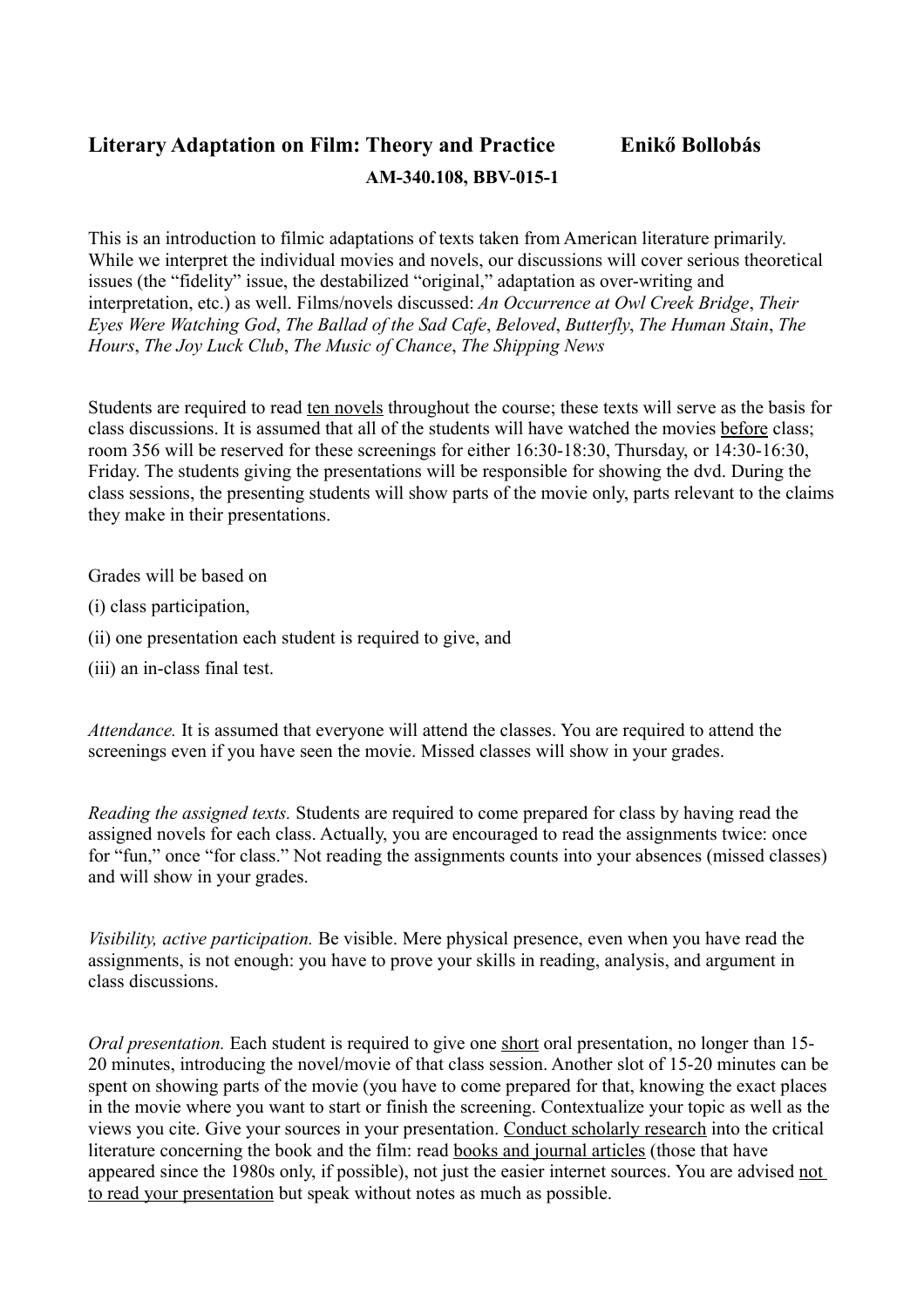*In-class final test.* This test will cover all the readings, discussions, and presentations.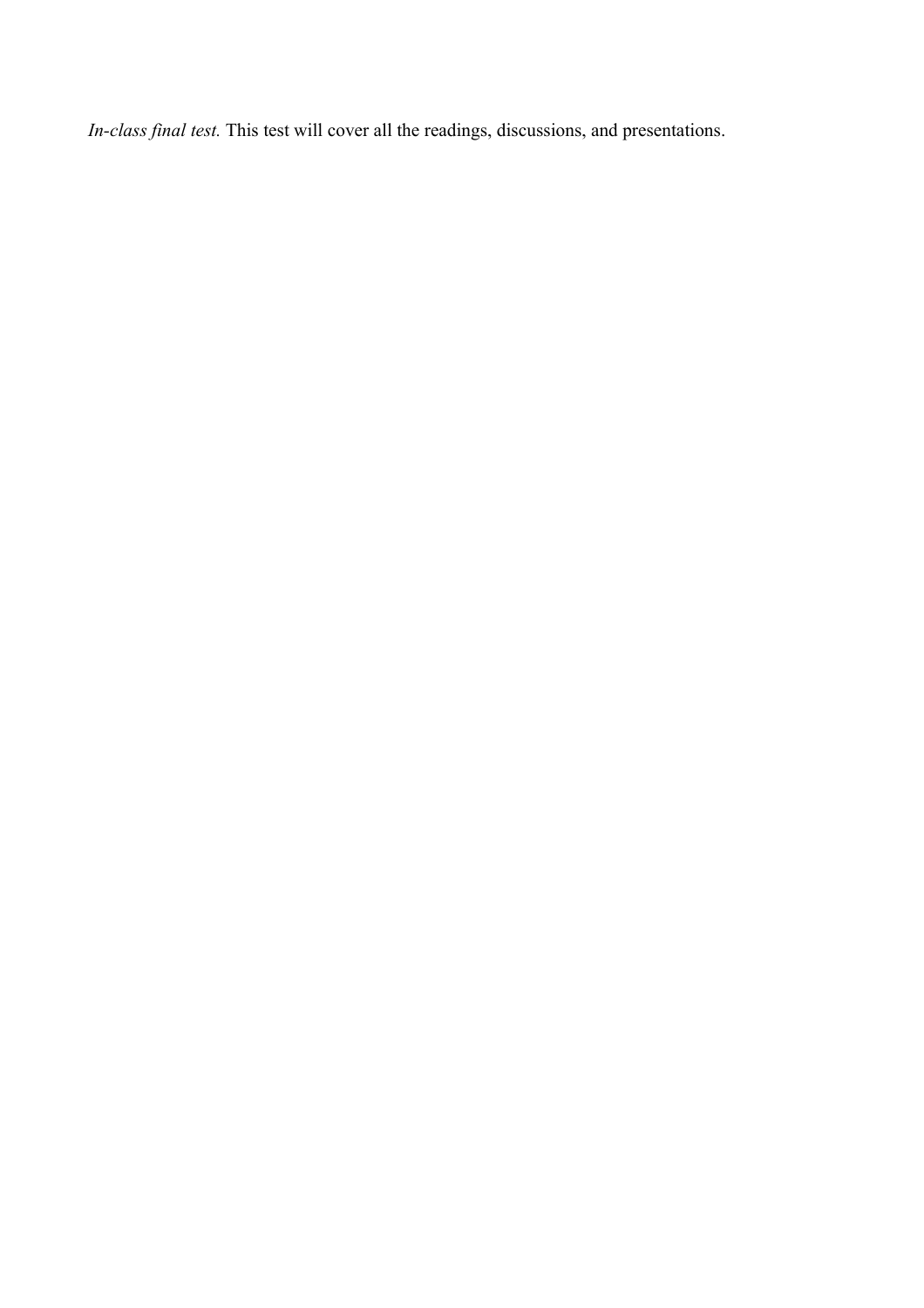## **Schedule of Topics and Presentations**

| <b>February 10</b> | <b>Orientation, theoretical issues</b>                                                                               |
|--------------------|----------------------------------------------------------------------------------------------------------------------|
| <b>February 17</b> | Ambrose Bierce, "An Occurrence at Owl Creek Bridge" (1962)<br>(in-class viewing of Roberto Enrico's film adaptation) |
| Presentation:      |                                                                                                                      |
| <b>February 24</b> | Zora Neale Hurston, Their Eyes Were Watching God (2005)<br>(Dir. Darnell Martin; teleplay by Susan Lori-Parks)       |
| Presentation:      |                                                                                                                      |
| March 3            | Carson McCullers, The Ballad of the Sad Café (1991)                                                                  |
| Presentation:      | (Dir. Simon Callow; Wr. Edward Albee and Michael Hurst)                                                              |
| March 10           | Toni Morrison, Beloved (1998)                                                                                        |
| Presentation:      | (Dir. Jonathan Demme; Wr. Akosua Busia)                                                                              |
| <b>March</b> 17    | David Hwang, M. Butterfly (1993)                                                                                     |
| Presentation:      | (Dir. David Cronenberg; Wr. David Henry Hwang)                                                                       |
| <b>March 24</b>    | Philip Roth, The Human Stain (2003)                                                                                  |
| Presentation:      | (Dir. Robert Benton; Wr. Nicholas Meyer)                                                                             |
| March 31           | Michael Cunningham, The Hours (2002)                                                                                 |
| Presentation:      | (Dir. Stephen Daldry; Wr. David Hare)                                                                                |